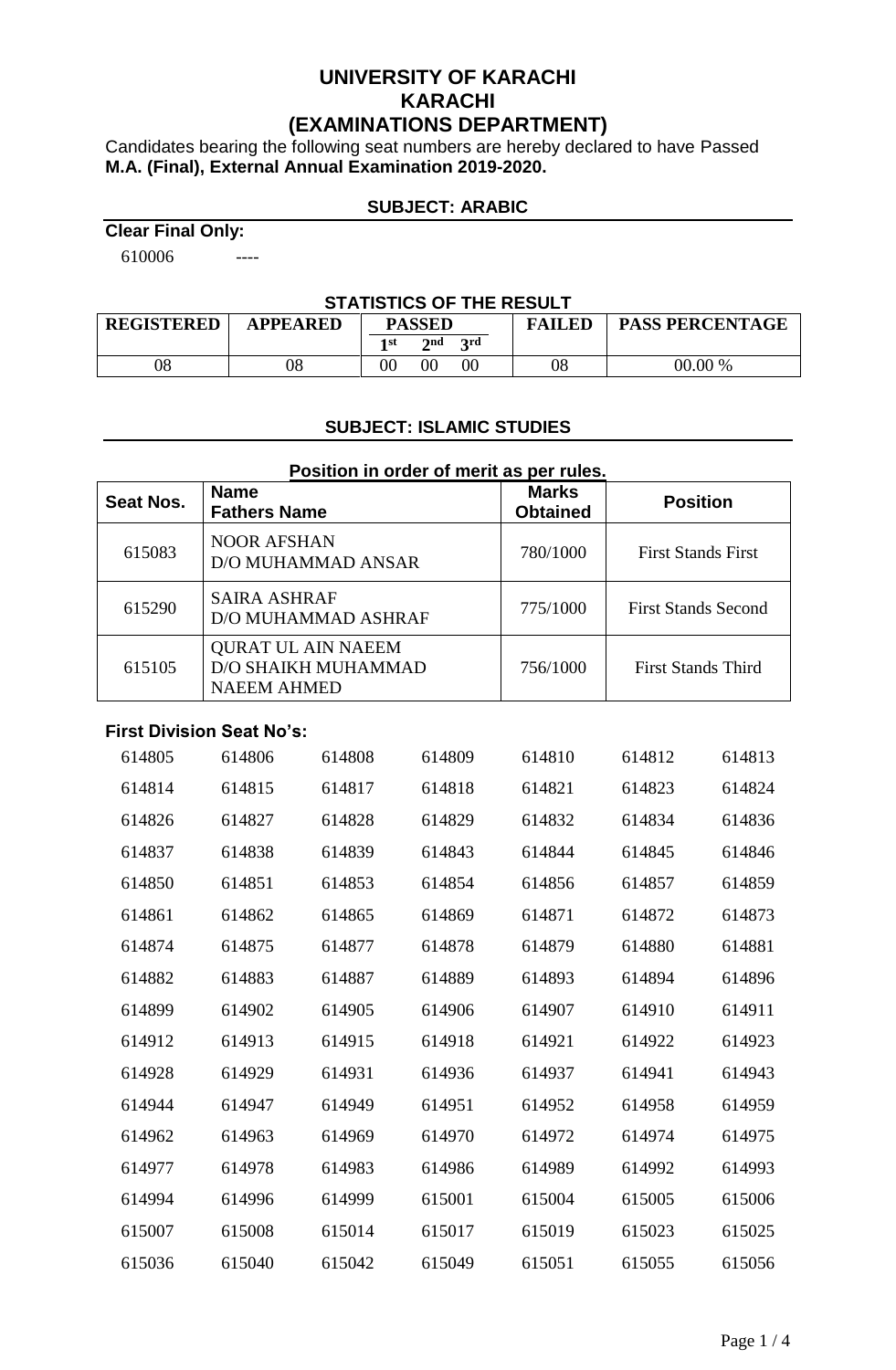| 615059                   | 615065                            | 615071 | 615074 | 615083 | 615087 | 615091 |
|--------------------------|-----------------------------------|--------|--------|--------|--------|--------|
| 615094                   | 615096                            | 615101 | 615102 | 615105 | 615111 | 615112 |
| 615113                   | 615115                            | 615118 | 615119 | 615120 | 615123 | 615127 |
| 615128                   | 615129                            | 615133 | 615134 | 615136 | 615137 | 615138 |
| 615143                   | 615148                            | 615158 | 615159 | 615162 | 615165 | 615166 |
| 615167                   | 615171                            | 615172 | 615173 | 615178 | 615179 | 615181 |
| 615186                   | 615187                            | 615189 | 615190 | 615191 | 615195 | 615198 |
| 615203                   | 615206                            | 615211 | 615214 | 615217 | 615223 | 615224 |
| 615227                   | 615228                            | 615229 | 615230 | 615231 | 615232 | 615233 |
| 615236                   | 615243                            | 615244 | 615245 | 615247 | 615251 | 615252 |
| 615256                   | 615257                            | 615259 | 615260 | 615263 | 615264 | 615265 |
| 615268                   | 615269                            | 615271 | 615278 | 615282 | 615283 | 615284 |
| 615288                   | 615289                            | 615290 | 615294 | 615295 | 615297 | 615298 |
| 615299                   | 615305                            | 615308 | 615309 | 615310 |        |        |
|                          | <b>Second Division Seat No's:</b> |        |        |        |        |        |
| 614803                   | 614804                            | 614807 | 614811 | 614819 | 614822 | 614825 |
| 614831                   | 614833                            | 614835 | 614841 | 614842 | 614848 | 614852 |
| 614855                   | 614858                            | 614860 | 614866 | 614867 | 614876 | 614884 |
| 614885                   | 614886                            | 614888 | 614890 | 614891 | 614895 | 614897 |
| 614901                   | 614904                            | 614914 | 614916 | 614919 | 614920 | 614924 |
| 614927                   | 614938                            | 614939 | 614940 | 614942 | 614945 | 614948 |
| 614954                   | 614956                            | 614957 | 614964 | 614967 | 614968 | 614971 |
| 614973                   | 614976                            | 614979 | 614984 | 614988 | 614991 | 615003 |
| 615009                   | 615011                            | 615012 | 615013 | 615016 | 615018 | 615020 |
| 615027                   | 615028                            | 615038 | 615047 | 615048 | 615050 | 615052 |
| 615054                   | 615061                            | 615062 | 615066 | 615069 | 615072 | 615073 |
| 615075                   | 615076                            | 615078 | 615079 | 615080 | 615081 | 615082 |
| 615084                   | 615093                            | 615095 | 615099 | 615103 | 615106 | 615108 |
| 615109                   | 615116                            | 615117 | 615122 | 615130 | 615135 | 615139 |
| 615146                   | 615149                            | 615150 | 615151 | 615153 | 615154 | 615160 |
| 615185                   | 615188                            | 615197 | 615201 | 615204 | 615205 | 615215 |
| 615226                   | 615239                            | 615240 | 615253 | 615254 | 615270 | 615279 |
| 615281                   | 615292                            | 615300 | 615304 | 615306 | 615311 |        |
| <b>Clear Final Only:</b> |                                   |        |        |        |        |        |

615097 615296 ----

# **STATISTICS OF THE RESULT**

| <b>REGISTERED</b> | <b>APPEARED</b> | <b>PASSED</b> |                          | <b>FAILED</b> | <b>PASS PERCENTAGE</b> |         |
|-------------------|-----------------|---------------|--------------------------|---------------|------------------------|---------|
|                   |                 | 1 st          | $\boldsymbol{\gamma}$ nd | 2rd           |                        |         |
| 511               | 464             | 216           | 126                      | 00            | 122                    | 73.71 % |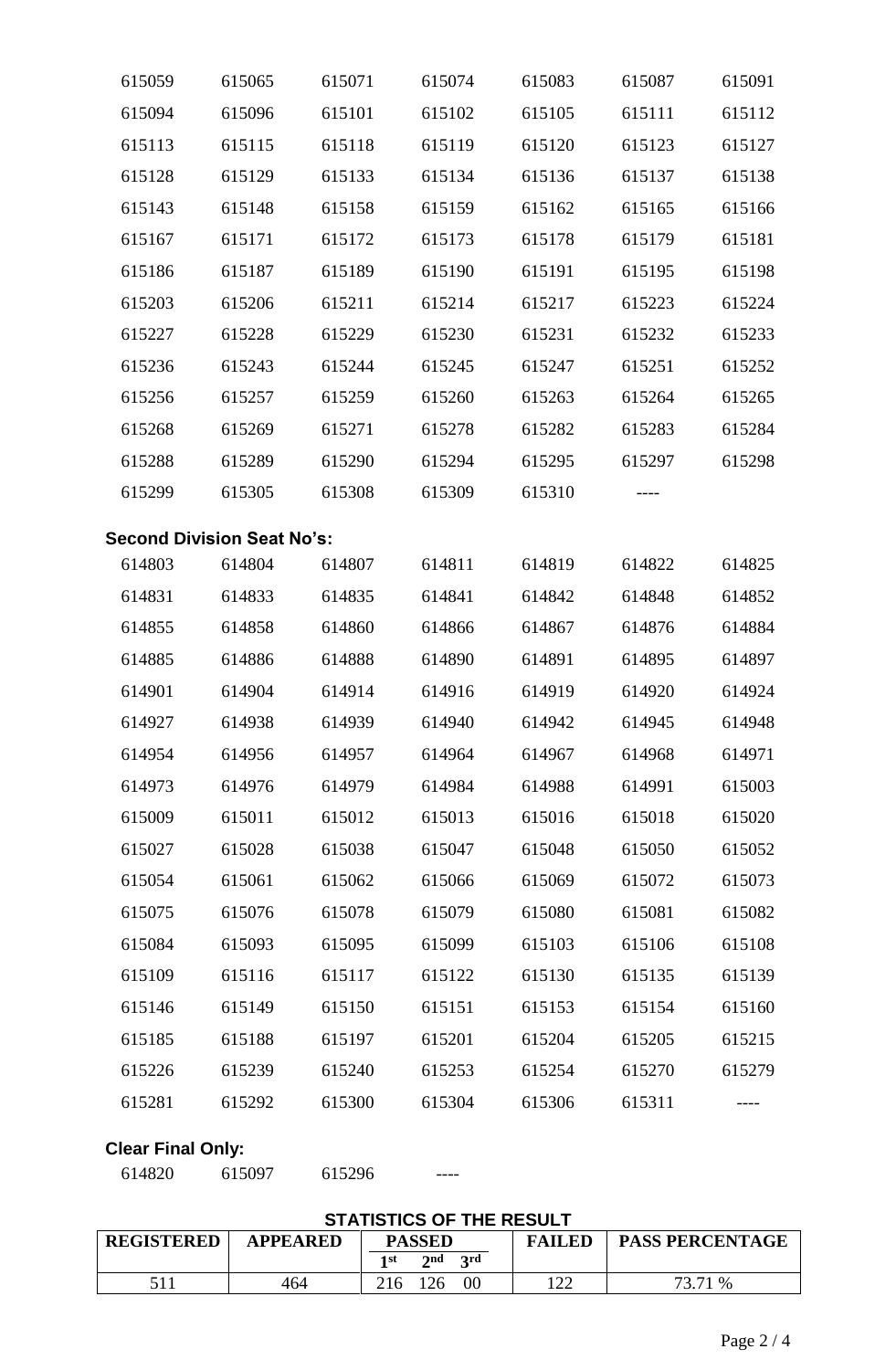# **SUBJECT: MATHEMATICS**

#### **Position in order of merit as per rules.**

| Seat Nos. | <b>Name</b><br><b>Fathers Name</b>     | <b>Marks</b><br><b>Obtained</b> | <b>Position</b>           |
|-----------|----------------------------------------|---------------------------------|---------------------------|
| 616015    | <b>SANA</b><br>D/O MUHAMMAD AFZAL KHAN | 684/1000                        | <b>First Stands First</b> |

#### **First Division Seat No's:**

616008 616015 ----

# **Second Division Seat No's:**

616002 616010 616014 ----

### **Clear Final Only:**

616011 ----

#### **STATISTICS OF THE RESULT**

| <b>REGISTERED</b> | APPEARED | <b>PASSED</b>             | <b>FAILED</b> | <b>PASS PERCENTAGE</b> |
|-------------------|----------|---------------------------|---------------|------------------------|
|                   |          | 2nd<br><b>2rd</b><br>1 st |               |                        |
|                   |          | $00\,$                    |               | 33.33 %                |

# **SUBJECT: PHILOSOPHY**

#### **Position in order of merit as per rules.**

| Seat Nos. | <b>Name</b><br><b>Fathers Name</b>           | <b>Marks</b><br><b>Obtained</b> | <b>Position</b>            |
|-----------|----------------------------------------------|---------------------------------|----------------------------|
| 616153    | <b>ASIF IQBAL</b><br><b>S/O SARDAR AHMED</b> | 638/1000                        | <b>First Stands First</b>  |
| 616162    | WARDAH WAJAHAT<br>D/O WAJAHAT IKRAM          | 624/1000                        | <b>First Stands Second</b> |

### **First Division Seat No's:**

616151 616153 616162 ----

### **Second Division Seat No's:**

616155 ----

#### **STATISTICS OF THE RESULT**

| <b>REGISTERED</b> | <b>APPEARED</b> | <b>PASSED</b>                           | <b>FAILED</b> | <b>PASS PERCENTAGE</b> |  |  |
|-------------------|-----------------|-----------------------------------------|---------------|------------------------|--|--|
|                   |                 | 2rd<br>$\boldsymbol{\gamma}$ nd<br>1 st |               |                        |  |  |
|                   |                 | 00                                      |               | 36.36 %                |  |  |